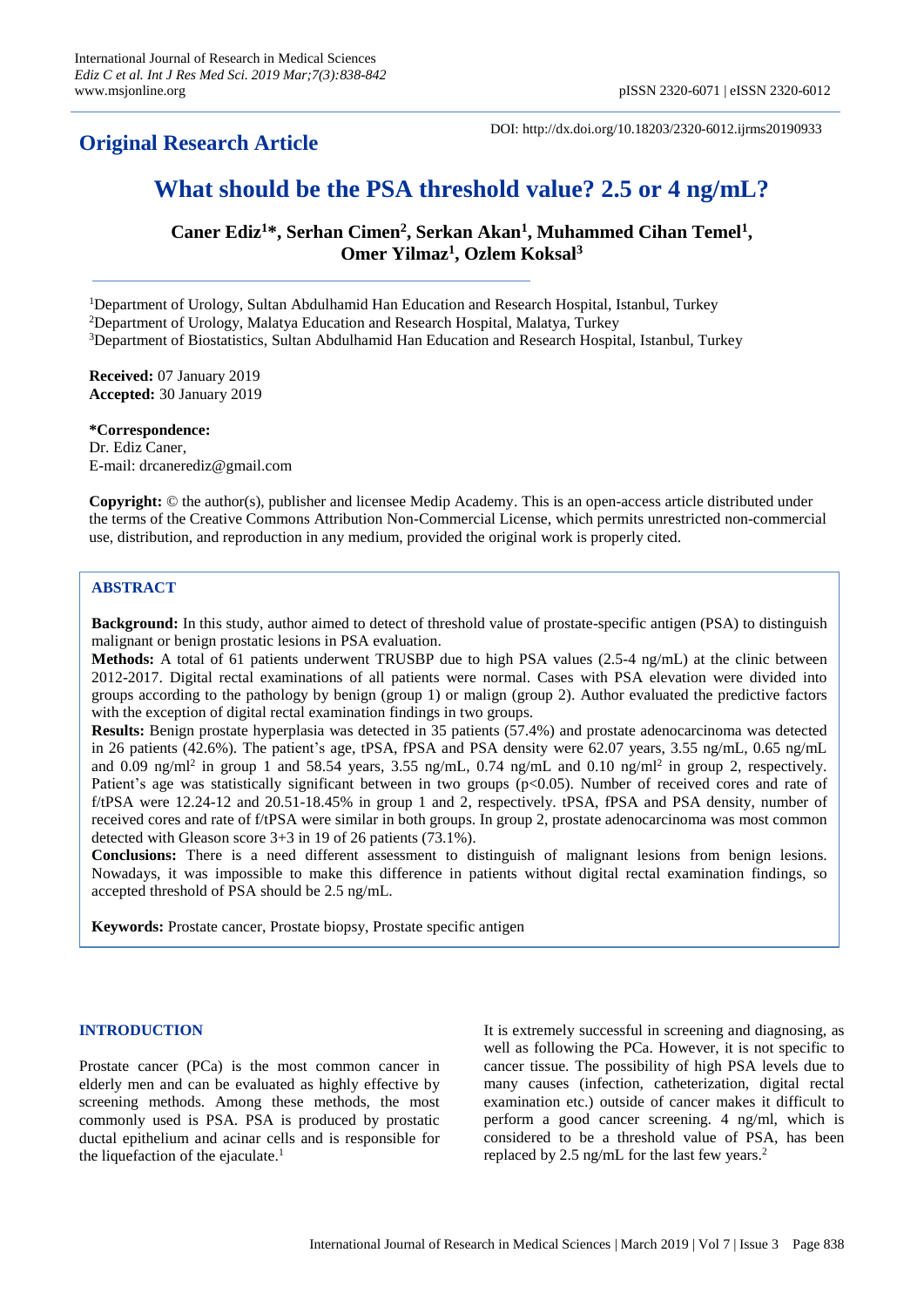Description of sextant biopsy by Hodge et al, was opened a new era in 1989, Transrectal ultrasound-guided biopsy of the prostate (TRUSBP) has a vital place in the determination of PCa. <sup>3</sup> PCa has been increasing in recent years because PSA has easy accessibility and prostate biopsies can be performed more frequently than in previous years. For this reason, the increase in the frequency of clinically insignificant prostate cancer diagnoses is the basis of the discussion on the PSA threshold value. Author aimed to assess the relationship between PSA (2.5-4 ng/mL) and PCa in patients with benign digital rectal examination (DRE) and determine the cut-off value of PSA in our prostate biopsy cohort.

# **METHODS**

#### *Study population*

Between January 2012 and December 2017, patients with high PSA level in our clinic were retrospectively enrolled. Patient's Age, grading and findings of digital rectal examination, total (tPSA) and free (fPSA) serum PSA was assessed before biopsy. TRUSBP was then performed in 61 men during the study period. For men with multiple biopsy sessions only the initial session was included in analysis.

The criteria for inclusion in the study were as follows: patients with a PSA value of between 2.5 and 4 ng/mL were included in the study. DRE results were normal. Patients who had an abnormal finding on the digital rectal examination, disease of coagulopathies, urinary tract infections, individuals who have had surgery in the past year and patients who had previous anti-androgen, 5-alfa reductase inhibitory treatment were also excluded from the study.

The patient's medical records were reviewed, patients with inadequate data were not included the study. Individuals age, grading and findings of digital rectal examination, TRUS calculated PVs with the ellipse method (length X depth X width X  $\pi/6$ ), number of received cores, tPSA and fPSA before biopsy, rate of percentage of free to total prostate specific antigen (f/tPSA) and PSA density were noted. PSA density was calculated as total PSA (ng/mL) divided by prostate volume (ml).

One day before the procedure, oral administration of 500 mg levofloxacin and 400-mg etodolac was started and it was continued until the end. The day of biopsy a rectal enema (250 mL) was performed before the biopsy. The procedure was performed while the patient was in the left lateral position with the thighs flexed. The procedure was performed under the guidance of ultrasound device with a 7.5 mHz biplanar probe.

The biopsy was performed on an outpatient basis in a room equipped with all material necessary for emergency intervention. Sedation and anesthesia were not achieved.

10 minutes before the procedure, periprostatic nerve blockade was performed in addition to perianal intrarectal lidocain gel. Injections were delivered at the angle between the seminal vesicle and prostate on each side using 5 cc of 2% lidocaine.

The biopsies were performed by multiple experienced urologists. Standard 12 (both lateral and medial biopsies from the base, medial and apex on the right and left side of the prostatic peripheral zone) or 14 core biopsies was performed for all prostate volumes.

Pathological specimens were reviewed by a single genitourinary pathologist based on the 2005 International Society of Urological Pathology Consensus Conference on Gleason Grading of Prostatic Carcinoma<sup>4</sup>. Cases were divided into groups according to the pathology by benign (group 1) or malign (group 2).

Patients with high grade prostatic intraepithelial neoplasia (HGPIN) and atypical small acinary proliferations (ASAP) were excluded for the sake of clarity of the results. The detection of clinically significant or clinically insignificant disease by targeted over 12-14 core biopsy was separated with Gleason score.

### *Statistical analysis*

All data was analysed with SPSS 16 Windows package (SPSS Inc. Chicago, II, USA) and Microsoft excel computer programs. In the analysis of the data, the normality hypothesis was first investigated using the Kolmogorov-Smirnov test, followed by Mann-Whitney U test, chi-square as the statistical method. P<0.05 was accepted as statistically significant.

### **RESULTS**

Benign prostate hyperplasia was detected in 35 patients (57.4%) and prostate adenocarcinoma was detected in 26 patients (42.6%). The mean ages were statistically significant between two groups:  $62.07 \pm 8.16$  for group 1, 58.54 $\pm$ 6.55 for group 2 (p<0.05).

The tPSA level was found 3.55±0.69 ng/mL and 3.60±0.56 ng/mL in group 1 and 2, respectively. Although it was higher in the group 2, there was no statistical difference (p:0.747). The risk of malignancy increases as it correlates with tPSA level. The fPSA level was found  $0.65 \pm 0.33$  ng/mL and  $0.74 \pm 0.32$  ng/mL in group 1 and 2, respectively. Although it was higher in the group 2, there was no statistical difference (p:0.202). The f/tPSA level was found  $0.20 \pm 0.07\%$  and  $0.18 \pm 0.01$  in group 1 and 2, respectively.

Although it was lower in the group 2, there was no statistical difference (p: 0.368). When free psa levels rate decreased, the risk of malignancy increased in coherent with the literature. The PSA density level was found 0.09 $\pm$ 0.030 ng/ml<sup>2</sup> and 0.10 $\pm$ 0.04 ng/ml<sup>2</sup> in group 1 and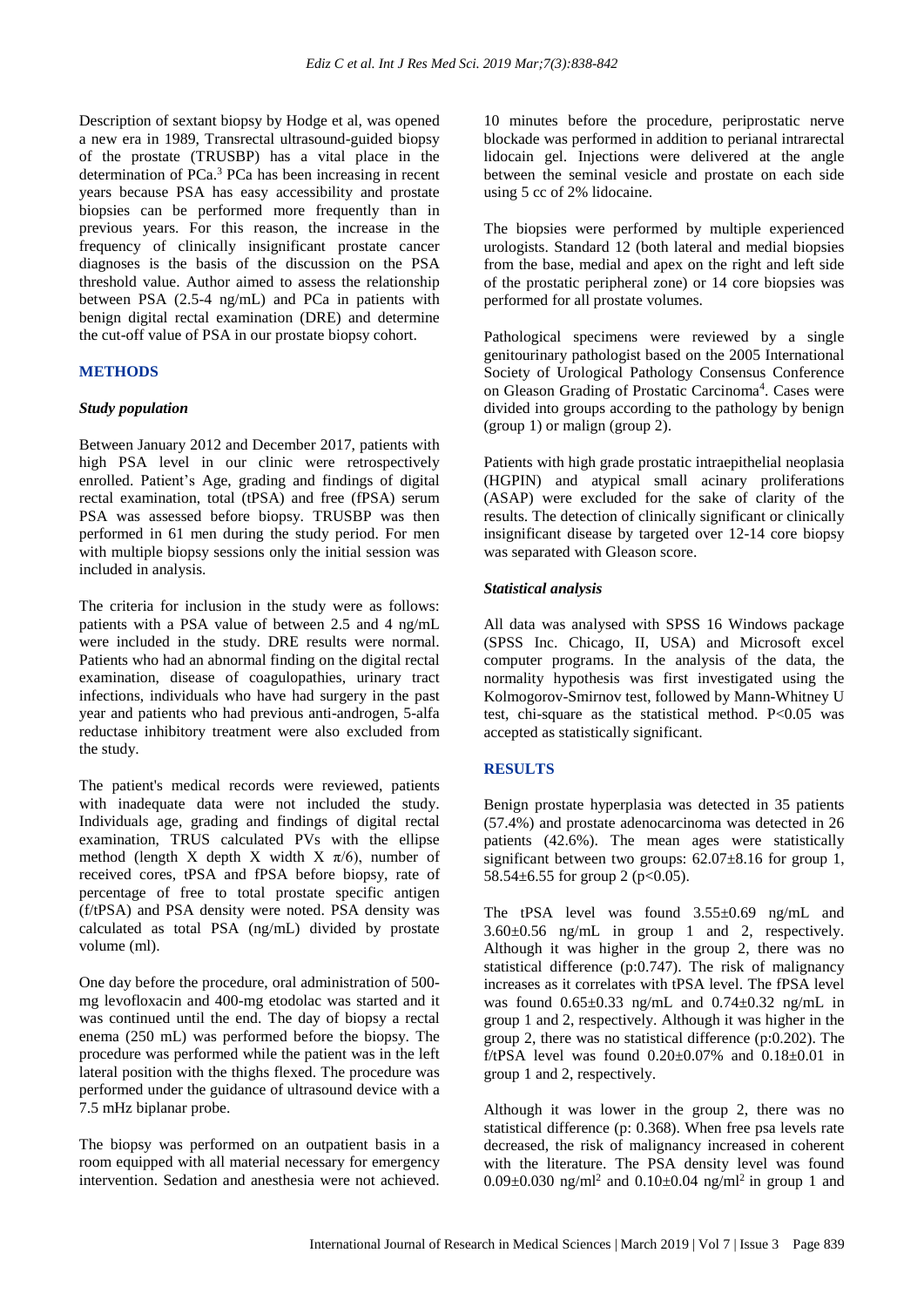2, respectively. Although it was higher in the group 2, there was no statistical difference (p:0.215).

The tPSA, fPSA, f/tPSA and PSA density levels were not statistically significant between two groups (Table 1).

| <b>Variable</b>         | Group 1           | Group 2           | p-value  |
|-------------------------|-------------------|-------------------|----------|
| Age (years)             | $62.07 \pm 8.16$  | $58.54 \pm 6.55$  | $0.046*$ |
| $PV$ (ml)               | $40.00 \pm 13.44$ | $37.00 \pm 12.99$ | 0.386    |
| $tPSA$ (ng/mL)          | $3.55 \pm 0.69$   | $3.60 \pm 0.56$   | 0.747    |
| $fPSA$ (ng/mL)          | $0.65 \pm 0.33$   | $0.74 \pm 0.32$   | 0.202    |
| $f$ /tPSA $(%)$         | $20.51 + 7.07$    | $18.45 \pm 10.67$ | 0.368    |
| PSA Density $(ng/ml^2)$ | $0.09 \pm 0.03$   | $0.10 \pm 0.04$   | 0.215    |
| Mean Core $(n)$         | 12.24             | 12                | 0.23     |

#### **Table 1: Descriptive characteristics and results of patient groups.**

\*p<0.05

In group 2, prostate adenocarcinoma was most common detected with Gleason score 3+3 in 19 of 26 patients (73.1%) (Table 2). Patients with a PSA level of 2.5 to 4 ng/mL have more clinical insignificant prostate cancer and lower Gleason scores. However, high Gleason scores are rarely detected.

#### **Table 2: Distribution of prostate cancer results according to Gleason score.**

| Gleason Score (Group 2) n (Overall) |    |      |
|-------------------------------------|----|------|
| $3+3$                               | 19 | 73.1 |
| 4∔'                                 |    | 11.5 |
| $5 + 3$                             |    | 3.8  |
| ASAP                                |    |      |

### **DISCUSSION**

The use of PSA as a serum marker has reformed PCa diagnosis. <sup>5</sup> As an independent variable, PSA is a better predictor of cancer than either DRE or transrectal ultrasound (TRUS). <sup>6</sup> There are no agreed standards defined for measuring PSA. <sup>7</sup> Higher PSA levels indicating greater likelihood of PCa. Numerous men may harbor PCa notwithstanding having low serum PSA.<sup>8</sup> The PSA threshold value is still being discussed up-to-date and there is no clear consensus. With the frequent use of PSA in practice, the diagnosis of PCa is increasing. Clinically insignificant prostate cancer diagnosis is the most important question mark in PSA threshold value. The low PSA threshold value leads to unnecessary biopsy and diagnosis of clinically insignificant prostate cancer. Conversely, a high threshold value leads to the skipping or delay of clinically significant prostate cancer diagnosis.

The current threshold value for tPSA is assumed to be 2.5 ng/mL and varies with age. TPSA thresholds are available in different age groups from 2.5 to 6.5 ng/mL.<sup>9</sup> Another reliable factor for low PSA values is digital rectal examination findings. However, digital rectal examination findings that is specific to prostate cancer is not detected in every patient. Without digital rectal examination, the diagnostic efficacy of PSA variations is extremely important.

Catalona et al, were found the great majority of cancers detected in men with serum PSA levels of 2.6 to 4.0 ng/mL.<sup>10</sup> Free serum PSA measurements may reduce the number of additional biopsies required by the lower PSA cut-off. Thompson et al, were found in patients with lower PSA value (<4 ng/mL) prostate cancer was diagnosed in 15.2% and they said that biopsy-detected prostate cancer, including high-grade cancers, is not rare.<sup>8</sup> Gilbert et al, were found prostate cancer in 27.4% in patients with PSA value (2.5-4 ng/mL) and they have suggested that 2.5 ng/mL may be a more appropriate cutpoint than 4.0 ng/mL $^{11}$  Rashid et al, in 2.5-4 serum PSA range, 28.26% of all malignancy were found, which would be missed if we take cut off value 4.<sup>12</sup> In this study, PCa was detected in 37.7% (23/61) and it was found at a higher rate than the literature. Author think that the lower values of tPSA are more useful in diagnosis of PCa than estimated percentage.

To improve the biopsy/PCa ratio, the consensus recommends fPSA measurement. Cut-off of 1.5 seems to be the most appropriate. Veneziano et al, were found 1.5 value is recommended for patients with PSA levels between 4 and 10 ng/ml.<sup>13</sup> Faria et al, were suggested this value in men with normal DRE and PSA 2.5-4.0 ng/mL in a PCa screening programme.<sup>14</sup> In a similar work, Kitagawa et al, were demonstrated that the f/t PSA ratio was a strong predictor of future cancer detection the probabilities of prostate cancer detection in men with total PSA levels of  $2.1$ -10.0 ng/ml.<sup>15</sup> The differences in probabilities of prostate cancer detection among men with different f/t PSA ratios was found and lower f/t PSA ratios than 15% was more useful for detection of PCa. Liu et al were suggested that routine prostate biopsy should be undertaken if the f/t PSA ratio less than 15% with/without abnormal DRE/TRUS findings in men with PSA levels of 4.0 ng/ml or less.<sup>16</sup> In the cohort, f/t PSA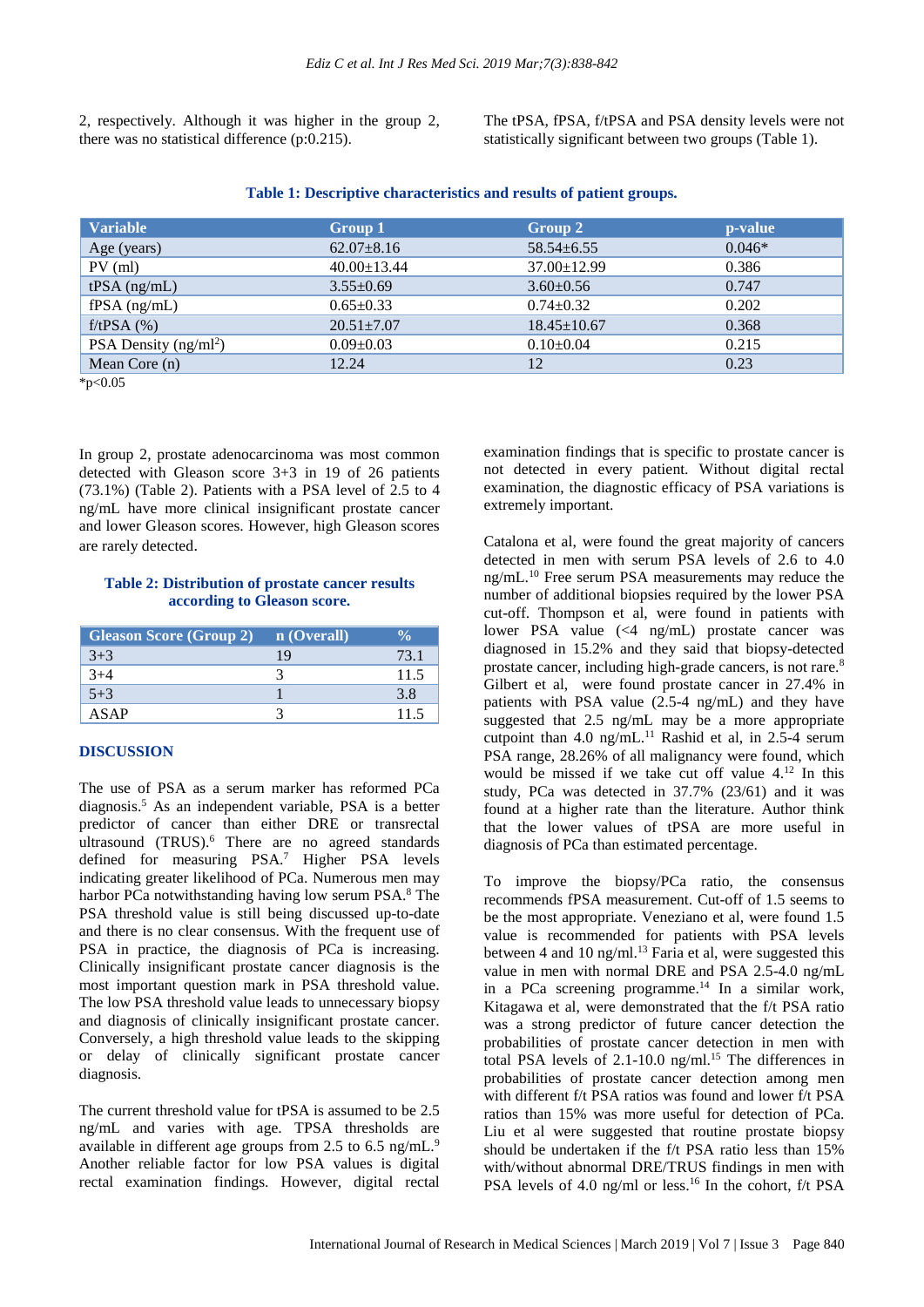ratios were higher than literature in both groups. The amount of serum tPSA is a parameter that can be influenced by the prostate volume. tPSA and prostate volume associations were first reported by Veneziano, Pavlica, Querze, Viglietta, Trenta in 1991.<sup>17</sup> Threshold of greater than 0.15 PSA density for benign lesions and less than 0.15 for malign lesions are still being used nowadays.

Yamamoto et al, found to based on PSA density decided prostate biopsy may be further improved, with fewer unnecessary biopsies.<sup>18</sup> Contrary to common belief Pepe et al, was found moreover PSA density accuracy was of poor value in diagnosing PCa in comparison with f/t PSA ratio.<sup>19</sup> In present study, threshold of PSA density could not help us in predicting of prostate cancer.

The relationship between low prostate volume and prostate cancer has been previously described in the literature. The reliability of PSA decreases in patients with prostate volume over 50 ml. Demura et al, was found that increase in prostate volume (PV) is associated with a decrease in size and detectability of cancer lesions resulting in a decrease in biopsy yield.<sup>20</sup> In this study, PV in the PCa detected group was found less than the benign group.

#### **CONCLUSION**

Many factors influence prostate biopsy decision. PSA value is one of these factors. Standard tPSA, fPSA, f/tPSA rates and PSA density cutoffs are not sufficient for a proper diagnosis of prostate cancer by ultrasound guided transrectal biopsies. Values of PSA from 2.5 to 4 ng/mL may suggest more benign lesions in advancing age. There is a need different assessment to distinguish of malignant lesions from benign lesions. Nowadays, it was impossible to make this difference in patients without digital rectal examination findings, so accepted threshold of PSA should be 2.5 ng/mL.

*Funding: No funding sources Conflict of interest: None declared Ethical approval: The study was approved by the Institutional Ethics Committee*

#### **REFERENCES**

- 1. Wang MC, Valenzuela LA, Murphy GP, Chu TM. Purification of a human prostate specific antigen. Invest Urol. 1979;17(2):159-63.
- 2. Ng TK, Vasilareas D, Mitterdorfer AJ, Maher PO, Lalak A. Prostate cancer detection with digital rectal examination, prostate-specific antigen, transrectal ultrasonography and biopsy in clinical urological practice. BJU Int. 2005;95(4):545-8.
- 3. Hodge KK, McNeal JE, Terris MK, Stamey TA. Random systematic versus directed ultrasound guided transrectal core biopsies of the prostate. J Urol. 1989;142(1):71-4.
- 4. Epstein JI, Allsbrook WC, Jr., Amin MB, Egevad LL, Committee IG. The 2005 International Society of Urological Pathology (ISUP) consensus conference on Gleason grading of prostatic carcinoma. Am J Surg Pathol. 2005;29(9):1228-42.
- 5. Stamey TA, Yang N, Hay AR, McNeal JE, Freiha FS, Redwine E. Prostate-specific antigen as a serum marker for adenocarcinoma of the prostate. N Engl J Med. 1987;317(15):909-16.
- 6. Catalona WJ, Richie JP, Ahmann FR, M'Liss AH, Scardino PT, Flanigan RC, et al. Comparison of digital rectal examination and serum prostate specific antigen in the early detection of prostate cancer: results of a multicenter clinical trial of 6,630 men. J Urol. 1994;151(5):1283-90.
- 7. Semjonow A, Brandt B, Oberpenning F, Roth S, Hertle L. Discordance of assay methods creates pitfalls for the interpretation of prostate-specific antigen values. Prostate Suppl. 1996;7:3-16.
- 8. Thompson IM, Pauler DK, Goodman PJ, Tangen CM, Lucia MS, Parnes HL, et al. Prevalence of prostate cancer among men with a prostate-specific antigen level  $\langle$ or =4.0 ng per milliliter. N Engl J Med. 2004;350(22):2239-46.
- 9. DeAntoni EP. Age-specific reference ranges for PSA in the detection of prostate cancer. Oncology (Williston Park). 1997;11(4):475-82.
- 10. Catalona WJ, Smith DS, Ornstein DK. Prostate cancer detection in men with serum PSA concentrations of 2.6 to 4.0ng/mL and benign prostate examination. Enhancement of specificity with free PSA measurements. JAMA. 1997;277(18):1452-5.
- 11. Gilbert SM, Cavallo CB, Kahane H, Lowe FC. Evidence suggesting PSA cutpoint of 2.5ng/mL for prompting prostate biopsy: review of 36,316 biopsies. Urol. 2005;65(3):549-53.
- 12. Rashid MM, Alam AK, Habib AK, Rahman H, Hossain AK, Salam MA, et al. Efficacy of lower cut off value of serum prostate specific antigen in diagnosis of prostate cancer. Bangladesh Med Res Counc Bull. 2012;38(3):90-3.
- 13. Veneziano S, Pavlica P, Compagnone G, Martorana G. Usefulness of the (F/T)/PSA density ratio to detect prostate cancer. Urol Int. 2005;74(1):13-8.
- 14. Faria EF, Carvalhal GF, dos Reis RB, Tobias‐ Machado M, Vieira RA, Reis LO, et al. Use of low free to total PSA ratio in prostate cancer screening: detection rates, clinical and pathological findings in Brazilian men with serum PSA levels <4.0 ng/mL. BJU Int. 2012;110(11 Pt B):E653-657.
- 15. Kitagawa Y, Ueno S, Izumi K, Kadono Y, Konaka H, Mizokami A, et al. Cumulative probability of prostate cancer detection in biopsy according to free/total PSA ratio in men with total PSA levels of 2.1-10.0 ng/ml at population screening. J Cancer Res Clin Oncol. 2014;140(1):53-9.
- 16. Liu X, Tang J, Fei X, Li QY. Prostate-specific Antigen (PSA) density and free to total PSA ratio in diagnosing prostate cancer with prostate-specific